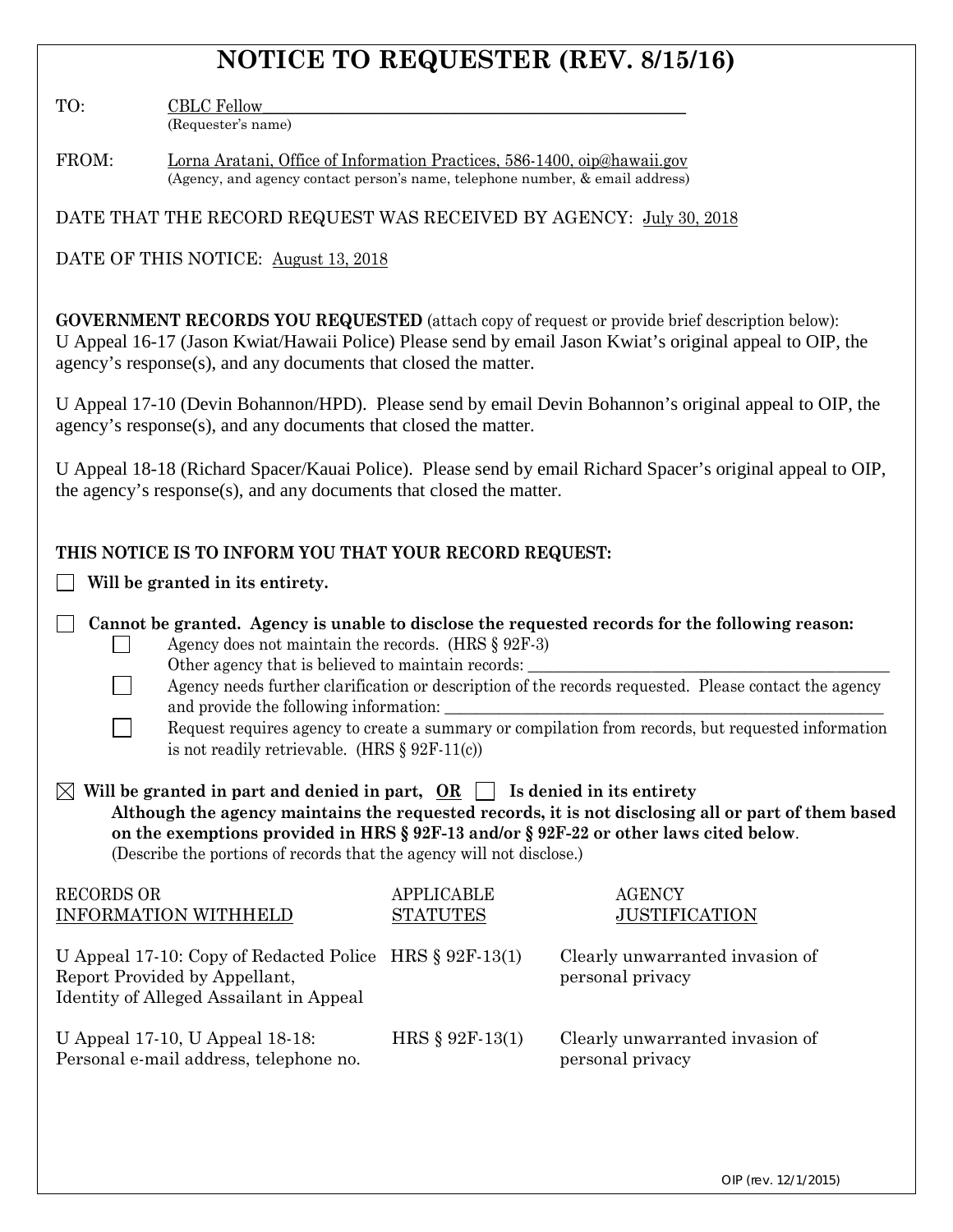#### **REQUESTER'S RESPONSIBILITIES**:

You are required to (1) pay any lawful fees and costs assessed; (2) make any necessary arrangements with the agency to inspect, copy or receive copies as instructed below; and (3) provide the agency any additional information requested. If you do not comply with the requirements set forth in this notice within 20 business days after the postmark date of this notice or the date the agency makes the records available, you will be presumed to have abandoned your request and the agency shall have no further duty to process your request. Once the agency begins to process your request, you may be liable for any fees and costs incurred. If you wish to cancel or modify your request, you must advise the agency upon receipt of this notice.

# **METHOD & TIMING OF DISCLOSURE:**

Records available for public access in their entireties must be disclosed within a reasonable time, not to exceed 10 business days from the date the request was received, or after receipt of any prepayment required. Records not available in their entireties must be disclosed within 5 business days after this notice or after receipt of any prepayment required. HAR § 2-71-13(c). If incremental disclosure is authorized by HAR § 2-71-15, the first increment must be disclosed within 5 business days of this notice or after receipt of any prepayment required.

### **Method of Disclosure:**

|             | Inspection at the following location:                                                                               |                                                                                                         |  |  |  |  |  |
|-------------|---------------------------------------------------------------------------------------------------------------------|---------------------------------------------------------------------------------------------------------|--|--|--|--|--|
| $\boxtimes$ | As requested, a copy of the record(s) will be provided in the following manner:                                     |                                                                                                         |  |  |  |  |  |
|             |                                                                                                                     | Available for pick-up at the following location: ________________________________                       |  |  |  |  |  |
|             |                                                                                                                     | Will be mailed to you.                                                                                  |  |  |  |  |  |
|             | $\times$                                                                                                            | Will be transmitted to you by other means requested: <u>F-Mail</u>                                      |  |  |  |  |  |
|             | Timing of Disclosure: All records, or the first increment if applicable, will be made available or provided to you: |                                                                                                         |  |  |  |  |  |
|             |                                                                                                                     |                                                                                                         |  |  |  |  |  |
|             |                                                                                                                     | After prepayment of 50% of fees and 100% of costs, as estimated below.                                  |  |  |  |  |  |
|             |                                                                                                                     |                                                                                                         |  |  |  |  |  |
|             |                                                                                                                     | For incremental disclosures, each subsequent increment will be disclosed within 20 business days after: |  |  |  |  |  |
|             |                                                                                                                     | The prior increment (if one prepayment of fees is required and received), or                            |  |  |  |  |  |
|             |                                                                                                                     | Receipt of each incremental prepayment, if prepayment for each increment is required.                   |  |  |  |  |  |
|             |                                                                                                                     | Records will be disclosed in increments because the records are voluminous and the following            |  |  |  |  |  |
|             |                                                                                                                     | extenuating circumstances exist:                                                                        |  |  |  |  |  |
|             |                                                                                                                     | Agency must consult with another person to determine whether the record is exempt                       |  |  |  |  |  |
|             |                                                                                                                     | from disclosure under HRS chapter 92F.                                                                  |  |  |  |  |  |
|             |                                                                                                                     | Request requires extensive agency efforts to search, review, or segregate the records or                |  |  |  |  |  |
|             |                                                                                                                     | otherwise prepare the records for inspection or copying.                                                |  |  |  |  |  |
|             |                                                                                                                     | Agency requires additional time to respond to the request in order to avoid an                          |  |  |  |  |  |
|             |                                                                                                                     | unreasonable interference with its other statutory duties and functions.                                |  |  |  |  |  |
|             |                                                                                                                     | A natural disaster or other situation beyond agency's control prevents agency from                      |  |  |  |  |  |
|             |                                                                                                                     | responding to the request within 10 business days.                                                      |  |  |  |  |  |

## **ESTIMATED FEES & COSTS AND PAYMENT:**

FEES: For personal record requests under Part III of chapter 92F, HRS, the agency may charge you for its costs only, and fee waivers do not apply.

For public record requests under Part II of chapter 92F, HRS, the agency is authorized to charge you fees to search for, review, and segregate your request (even if a record is subsequently found to not exist or will not be disclosed in its entirety). The agency must waive the first \$30 in fees assessed for general requesters, OR in the alternative, the first \$60 in fees when the agency finds that the request is made in the public interest. Only one waiver is provided for each request. *See* HAR §§ 2-71-19, -31 and -32.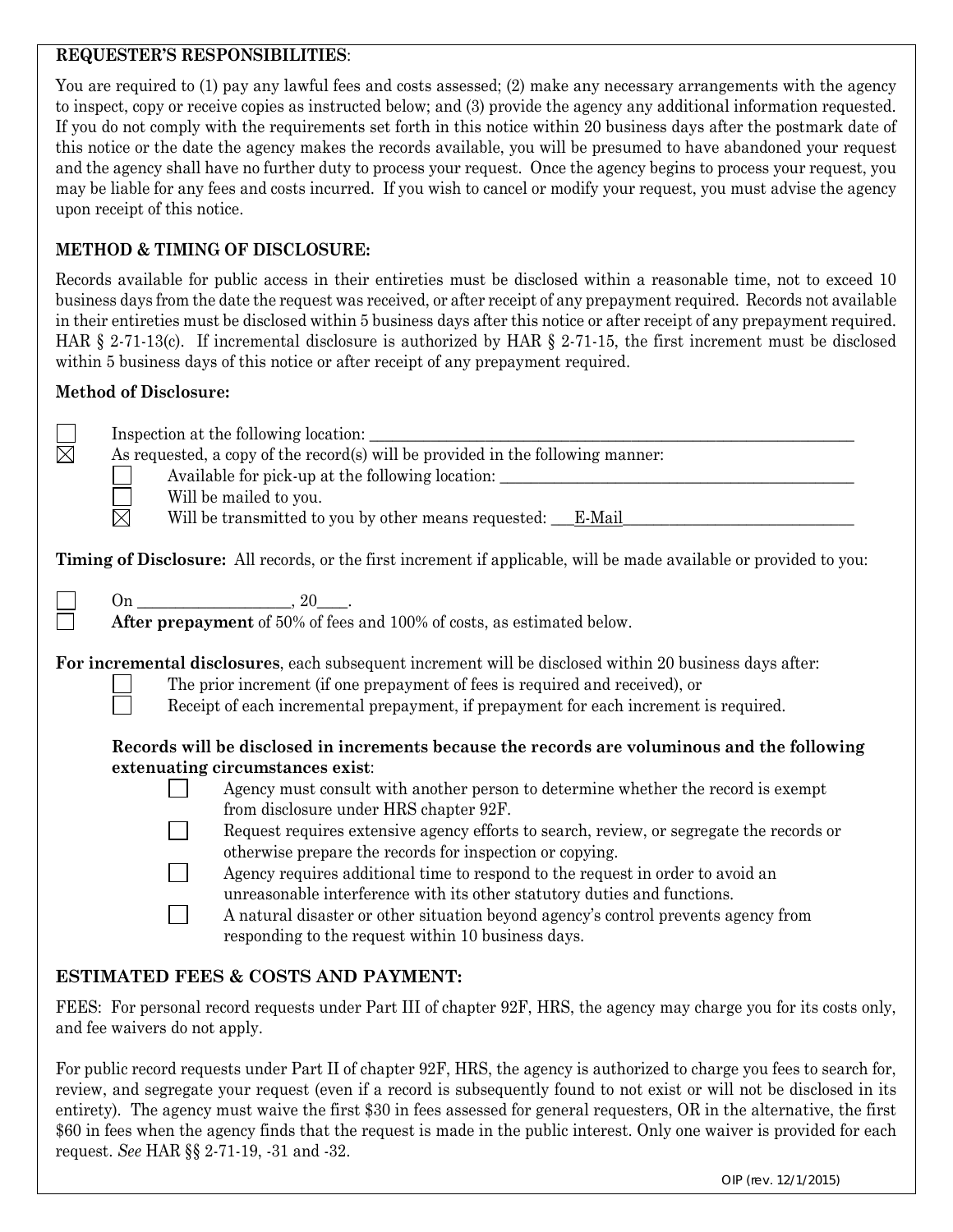COSTS: For either personal or public record requests, the agency may charge you for the costs of copying and delivering records in response to your request, and other lawful fees and costs.

PREPAYMENT: The agency may require prepayment of 50% of the total estimated fees and 100% of the total estimated costs prior to processing your request. If a prepayment is required, the agency may wait to start any search for or review of the records until the prepayment is received by the agency. Additionally, if you have outstanding fees or costs from previous requests, including abandoned requests, the agency may require prepayment of 100% of the unpaid balance from prior requests before it begins any search or review for the records you are now seeking.

**The following is an itemization of what you must pay, based on the estimated fees and costs that the agency will charge you and the applicable waiver amount that will be deducted:**

#### **For public record requests only:**

| Fees: | Search                                                                                                                                                                                    | \$<br>Estimate of time to be spent:  75 hours<br>7.50<br>(\$2.50 for each 15-minute period)                                                                        |  |  |  |  |  |  |
|-------|-------------------------------------------------------------------------------------------------------------------------------------------------------------------------------------------|--------------------------------------------------------------------------------------------------------------------------------------------------------------------|--|--|--|--|--|--|
|       | Review & segregation                                                                                                                                                                      | Estimate of time to be spent: .75 hours<br>15.00<br>\$                                                                                                             |  |  |  |  |  |  |
|       | Fees waived                                                                                                                                                                               | (\$5.00 for each 15-minute period)<br>$\boxtimes$ general (\$30), <b>OR</b> $\Box$ public interest (\$60)<br>$<$ $\$\$<br>30.00 ><br>(Only one waiver per request) |  |  |  |  |  |  |
|       | Other                                                                                                                                                                                     | \$                                                                                                                                                                 |  |  |  |  |  |  |
|       |                                                                                                                                                                                           | (Pursuant to HAR §§ 2-71-19 & 2-71-31)                                                                                                                             |  |  |  |  |  |  |
|       | <b>Total Estimated Fees:</b>                                                                                                                                                              | \$0                                                                                                                                                                |  |  |  |  |  |  |
|       | For public or personal record requests:                                                                                                                                                   |                                                                                                                                                                    |  |  |  |  |  |  |
|       | Costs: Copying                                                                                                                                                                            | Estimate of # of pages to be copied: $\underline{0}$<br>\$<br>$\boldsymbol{0}$<br>(@ $$05$ per page, pursuant to HRS § 92-21)                                      |  |  |  |  |  |  |
|       | Delivery                                                                                                                                                                                  | \$<br>Postage                                                                                                                                                      |  |  |  |  |  |  |
|       | Other                                                                                                                                                                                     | \$                                                                                                                                                                 |  |  |  |  |  |  |
|       | <b>Total Estimated Costs:</b>                                                                                                                                                             | \$0                                                                                                                                                                |  |  |  |  |  |  |
|       | TOTAL ESTIMATED FEES AND COSTS from above:                                                                                                                                                | \$0                                                                                                                                                                |  |  |  |  |  |  |
|       | The estimated fees and costs above are for the first incremental disclosure only. Additional fees<br>and costs, and no further fee waivers, will apply to future incremental disclosures. |                                                                                                                                                                    |  |  |  |  |  |  |
|       | <b>PREPAYMENT IS REQUIRED</b> (50% of fees + 100% of costs, as estimated above)                                                                                                           |                                                                                                                                                                    |  |  |  |  |  |  |
|       | <b>UNPAID BALANCE FROM PRIOR REQUESTS</b> (100% must be paid before work begins)                                                                                                          |                                                                                                                                                                    |  |  |  |  |  |  |
|       | <b>TOTAL AMOUNT DUE AT THIS TIME</b>                                                                                                                                                      |                                                                                                                                                                    |  |  |  |  |  |  |
|       | Payment may be made by:<br>cash<br>personal check payable to _____ Office of Information Practices<br>other                                                                               |                                                                                                                                                                    |  |  |  |  |  |  |

OIP (rev. 12/1/2015)